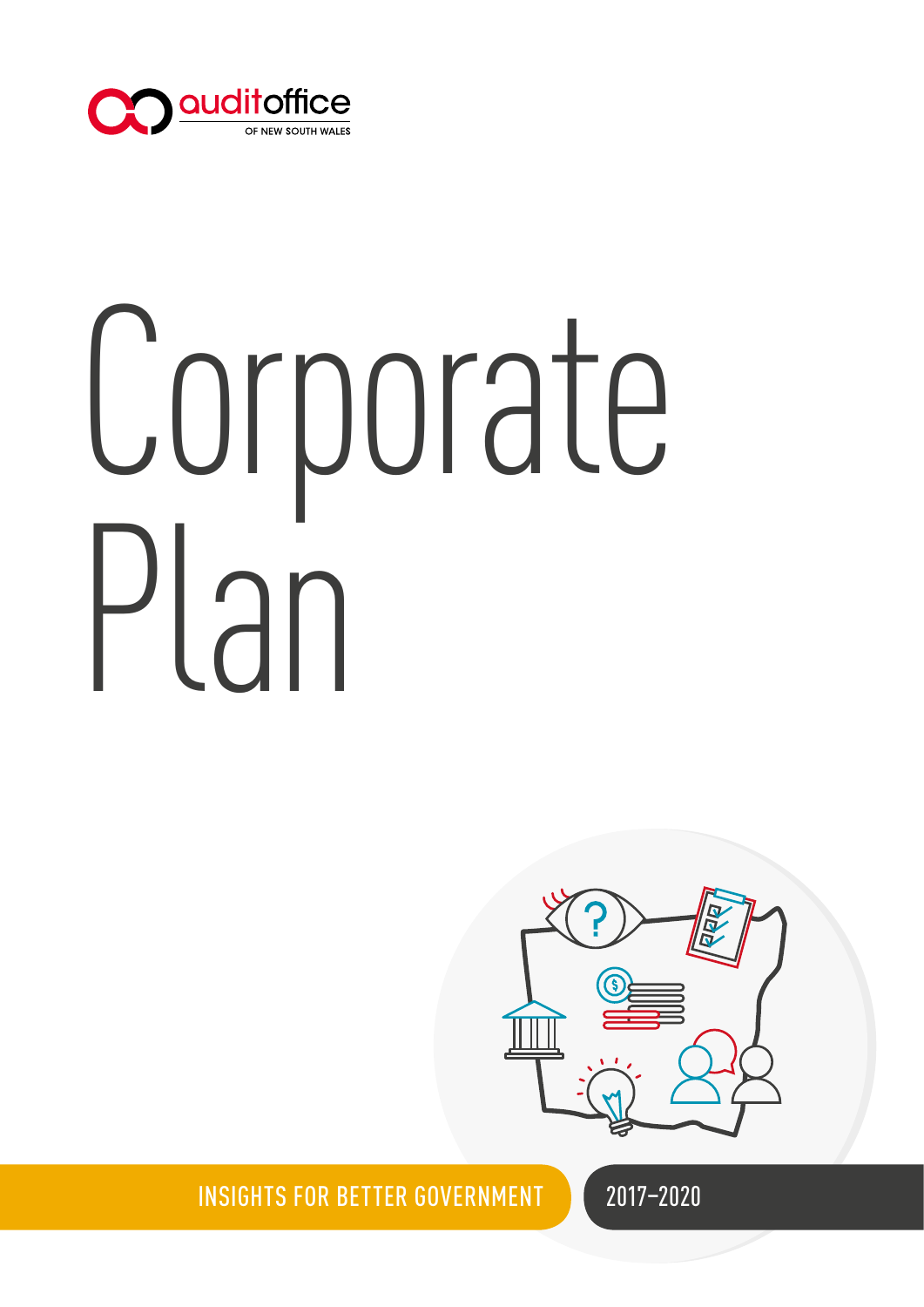# Our vision

Our insights inform and challenge government to improve outcomes for citizens.

# Our purpose

To help parliament hold government accountable for its use of public resources.





PURPOSE

We have impact, are accountable and work as a team.



#### PEOPLE

We trust and respect others and have a balanced approach to our work.



We are recognised for our independence and integrity and the value we deliver.

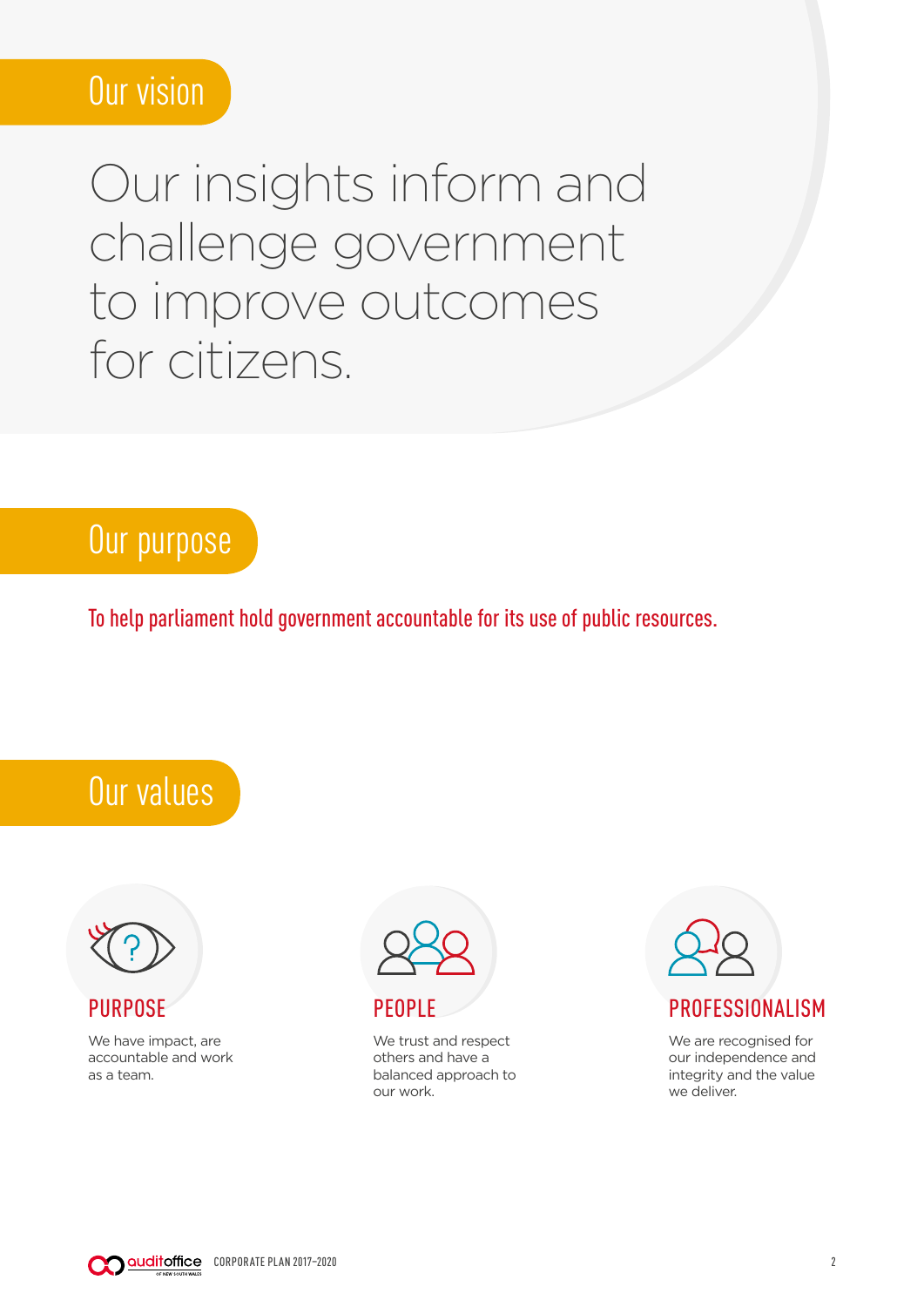# Who we are

#### We hold a privileged position as one of a small number of independent agencies that provide the checks and balances integral to our system of government.



We report directly to the Parliament of New South Wales on financial reporting, performance and controls, on governance and on the economy, efficiency and effectiveness of NSW Government agencies, universities and councils.

We are an organisation of around 270 highly professional and committed staff and we partner with a number of private sector specialists to ensure our audits and reports are of the highest standard.



#### Our core business is the conduct of audits and reporting our findings from this work to the Parliament of New South Wales.

Each year this sees us carrying out almost 600 statutory financial audits of NSW Government agencies', universities' and councils' financial statements. These audits are fundamental to building community trust in the public sector organisations that regulate and deliver infrastructure or services for the citizens of this State.

We also conduct around 20 performance audits in any one year. Performance audits assess whether public money is spent efficiently, effectively, economically and in accordance with the law. Our performance audits are relied upon to 'tell it like it is' and for the insights they provide to help government organisations improve outcomes for the people of New South Wales.

From time to time we also conduct special reviews that seek to confirm that specific legislation, directions and regulations have been adhered to by government entities.

We go out of our way to engage with our key stakeholders to share the insights derived from our work and to ensure that our contribution remains relevant and timely.

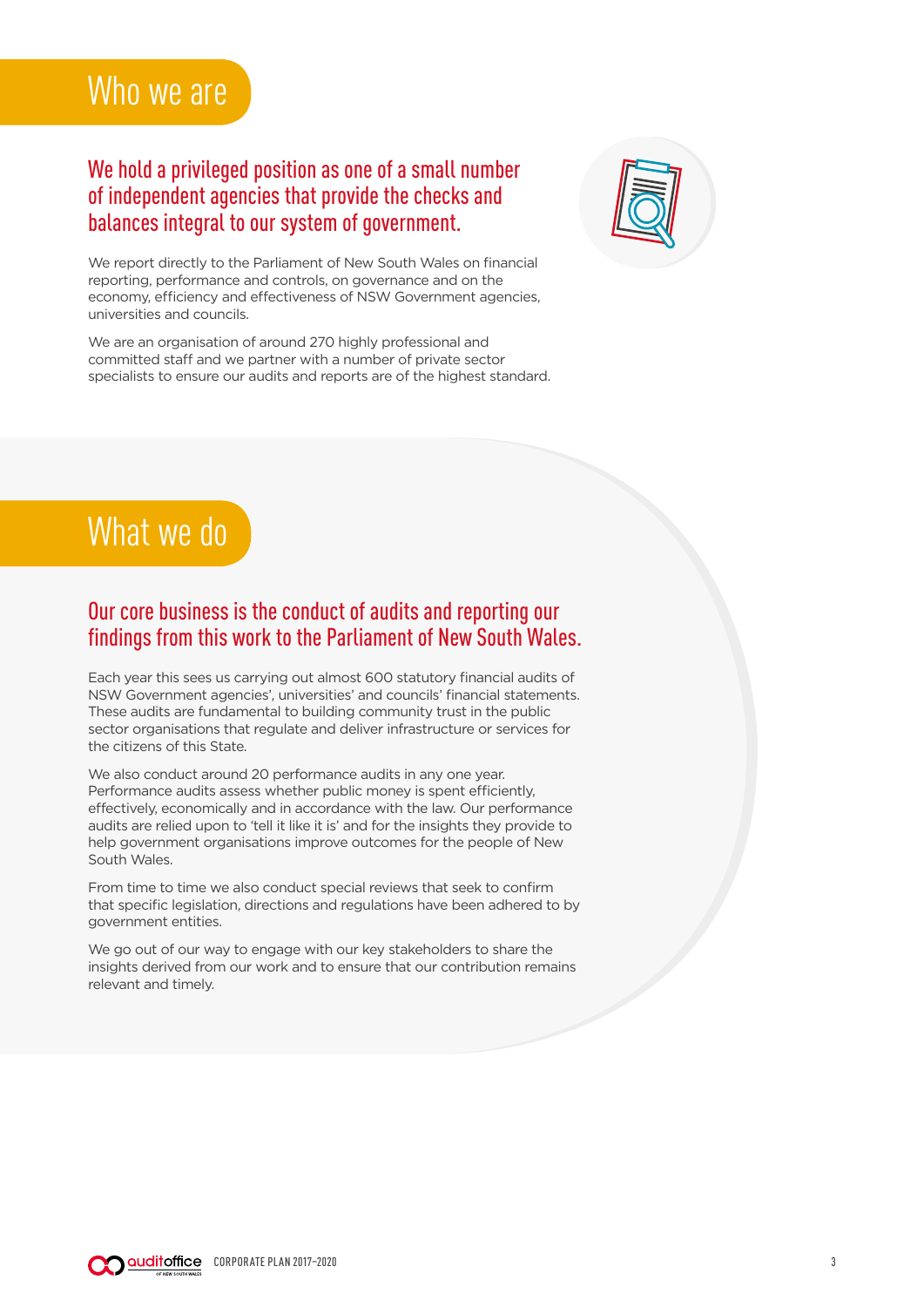# Our key stakeholders



PARLIAMENT OF NEW SOUTH WALES



THE PEOPLE OF NEW SOUTH WALES



NSW COUNCILS

NSW GOVERNMENT ENTITIES



The work we do is to ultimately benefit the community. Our primary stakeholder is the NSW Parliament that represents the people of New South Wales.

# We report directly to parliament as the elected representatives of NSW citizens.

We aim to work constructively with our audit clients ensuring there are no surprises and that we understand their organisational context and objectives.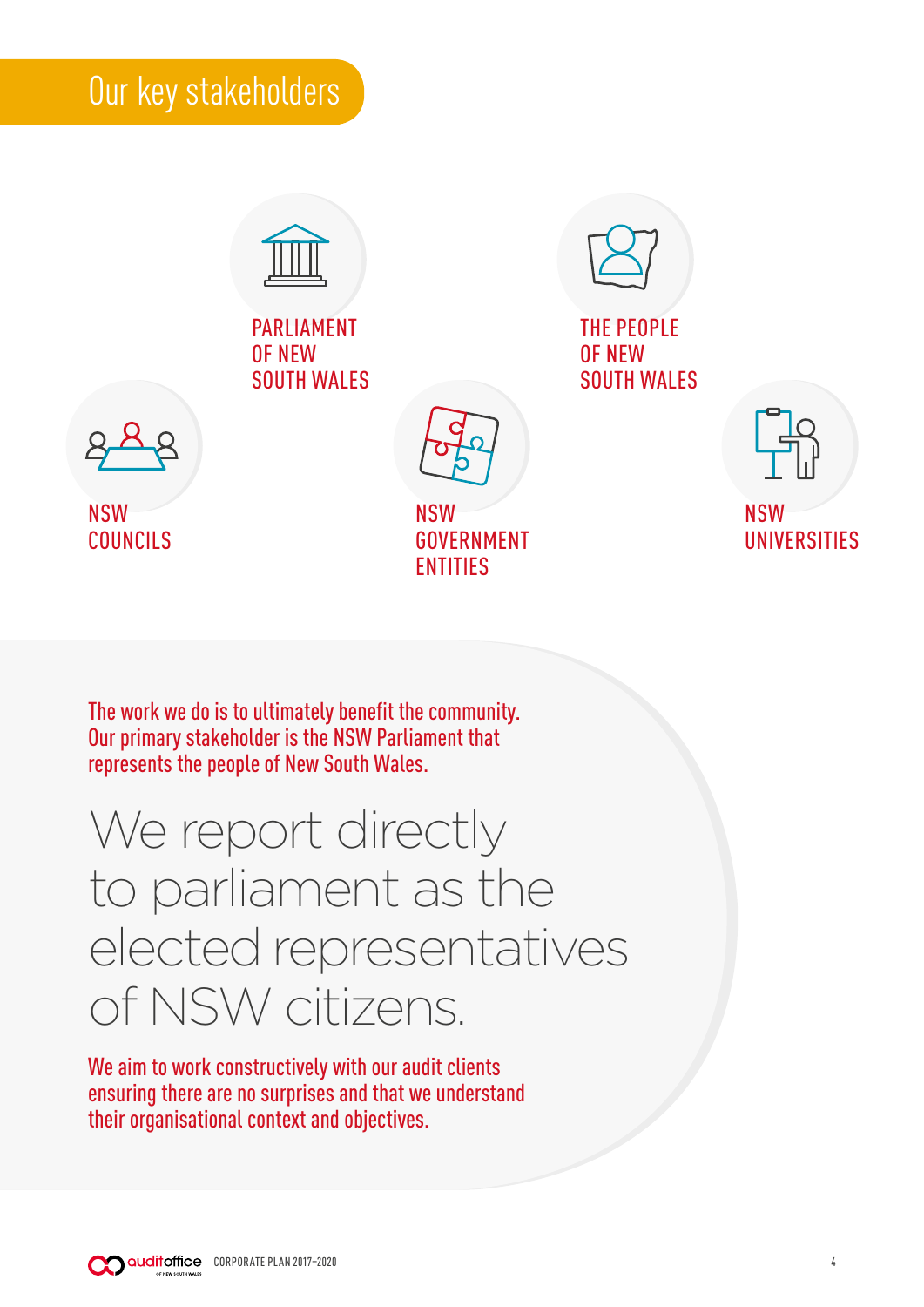# Our operating environment

#### The Audit Office has a proud history stretching back to 1824. Our core purpose, to scrutinise and hold government to account, has not wavered in all that time.

That said, our mandate, powers and approach has changed from time to time and will need to continue to adapt to reflect the changing environment in which we operate.



#### BIG PICTURE

#### Increasing expectations of government service delivery

Making our objective analyses and transparent reporting even more important today than ever before in order to ensure trust in government.

#### Digital disruption and cyber security

We need to keep pace with rapidly changing technologies that present opportunities, particularly in the application of big data and automation, but also threats to security and privacy.

#### Governments working more through non-government agencies

Our challenge is to ensure we can still provide assurance that the services government is paying for are delivered as intended.

#### A greater focus on outcomes measurement

The parliament and community would benefit from our independent assurance of agency performance statements.



#### **SPECIFIC CHALLENGES**

Some of the immediate challenges facing us here in New South Wales include:

- record high spending on infrastructure
- local government reform, including making the Auditor-General the auditor of all local councils from October 2016
- equitable planning for future generations
- managing energy, natural resources and the environment.

These challenges influence our agency risk assessments and choice of audit topics.



#### WORKFORCE

And like all organisations, we need to live within our means, constantly striving for efficiencies and continuously improving everything we do.

We want to create a vibrant and challenging workplace that engages our staff and ensures we can employ and retain the best and brightest in a highly competitive market.

The Audit Office will continuously examine how we operate to be reflective of the changing world, deliver greater public value, and be more appealing for employees.

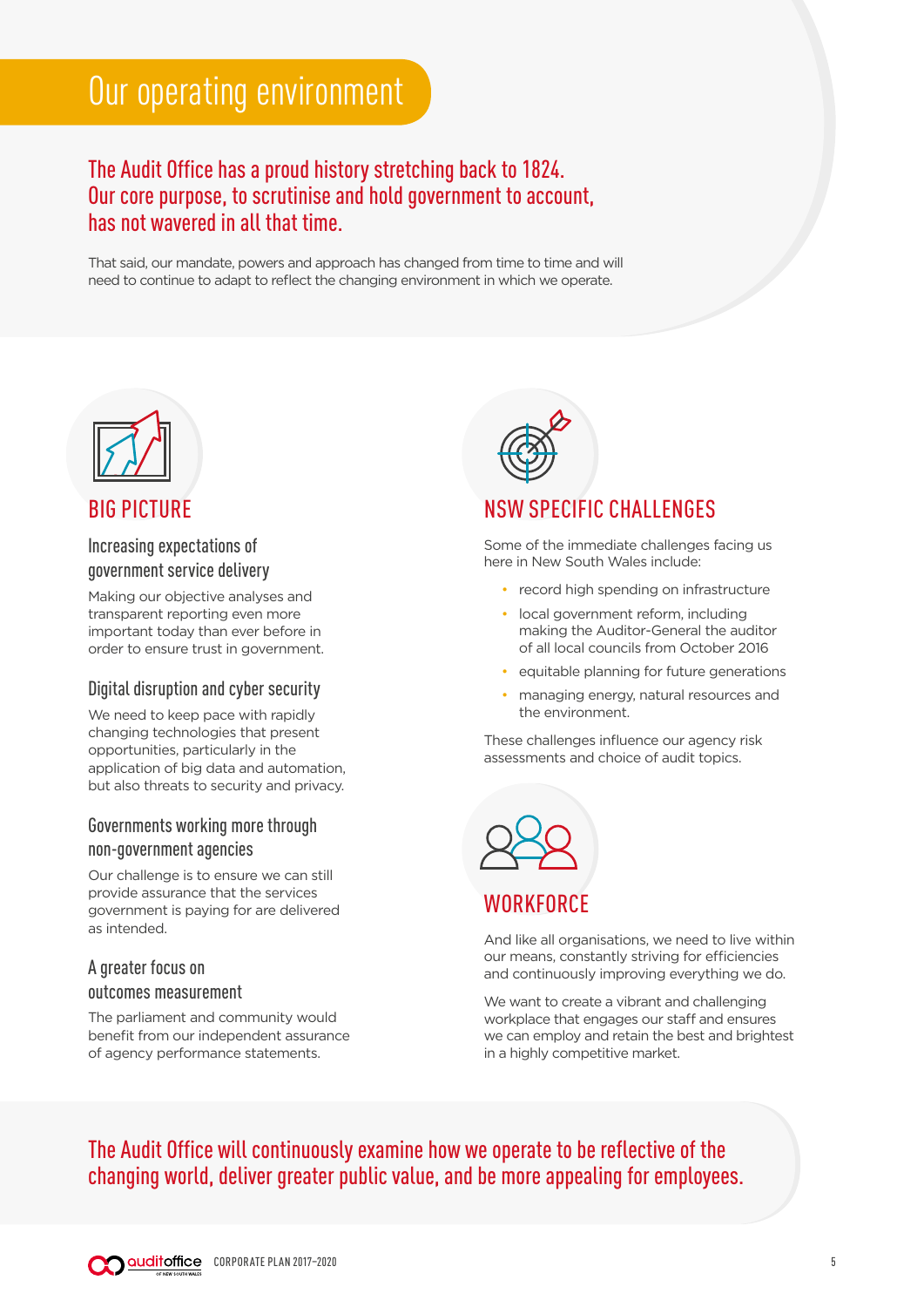# Our strategic risks

#### We manage key risks that reflect our operating environment and are specific to achieving our vision.

We accept there is some inherent risk in our activities and acknowledge that accepting a certain level of risk helps us develop, improve and make good use of opportunities as they arise.

Our risk appetite in the conduct of audit activities is low, while we have a more moderate appetite for risk in our corporate and management activities.

#### Our strategic risks are:



Our insights are not relevant and do not result in a demonstrable improvement in public administration.



Our audits are not defensible resulting in lost credibility, trust and confidence by government and the public.



We do not act according to our own ethical standards and are not transparent and beyond reproach damaging our reputation.



We are not efficient such that we don't keep pace in a contestable environment.



We cannot develop or access required capabilities compromising our ability to achieve our objectives.



We lose confidential information (including client and personal staff information) resulting in legal or regulatory breaches, or reputational damage.

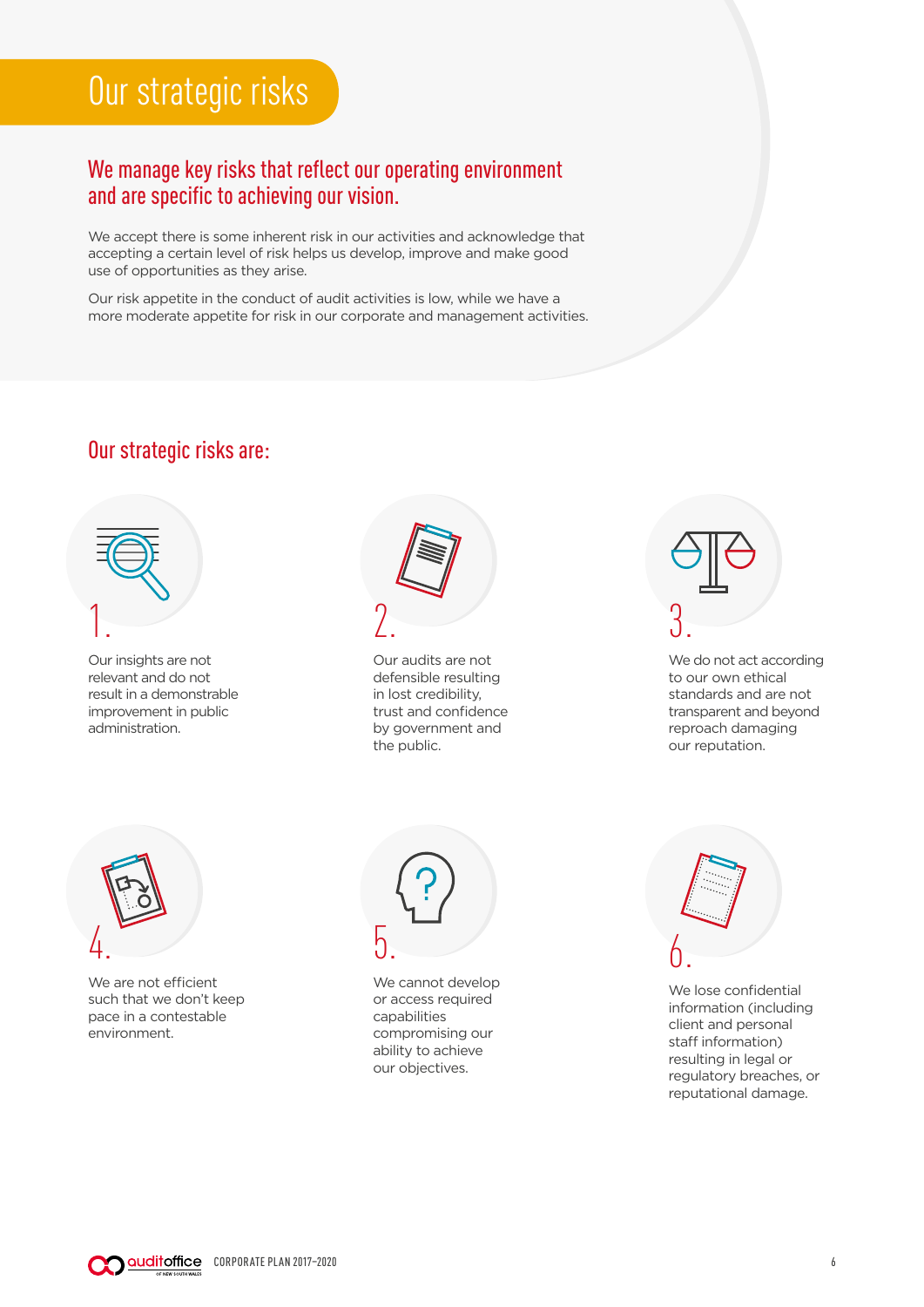## How we want to operate

#### To achieve our vision we need to operate in a way that reflects the changing nature of work, the worker and the workplace.



#### DYNAMIC

Moving from an operational model that is highly structured, working to strictly defined peaks and troughs to a more dynamic model. This will allow us to leverage data and stakeholder input to undertake more timely and relevant audits.



#### INTEGRATED

Bringing together our financial and performance audit skills and knowledge to deliver value for parliament, clients and citizens.



#### INSIGHTFUL

Moving from a process focus to a focus on generating relevant insights and outcomes. If we are to adapt our methods to deliver these insights, we will need to allow for different audit approaches.



ENGAGED WITH STAKEHOLDERS

#### **CONNECTED**

Moving from an ethos of separation – separate teams, roles, contract auditors and stakeholders – to one of connection where we collaborate and engage both across our teams and with our external partners and stakeholders.



#### DEVELOPING POTENTIAL

Moving from providing highly structured career paths for our employees to a learning environment that develops potential beyond the traditional career ladder, including moving between teams and fostering experience outside the Audit Office.

MOVEMENT



EFFICIENT USE OF RESOURCES

#### AGILE

Encouraging our staff to move beyond their physical and professional work areas in an agile workplace that promotes creativity, collaboration, flexibility and diversity.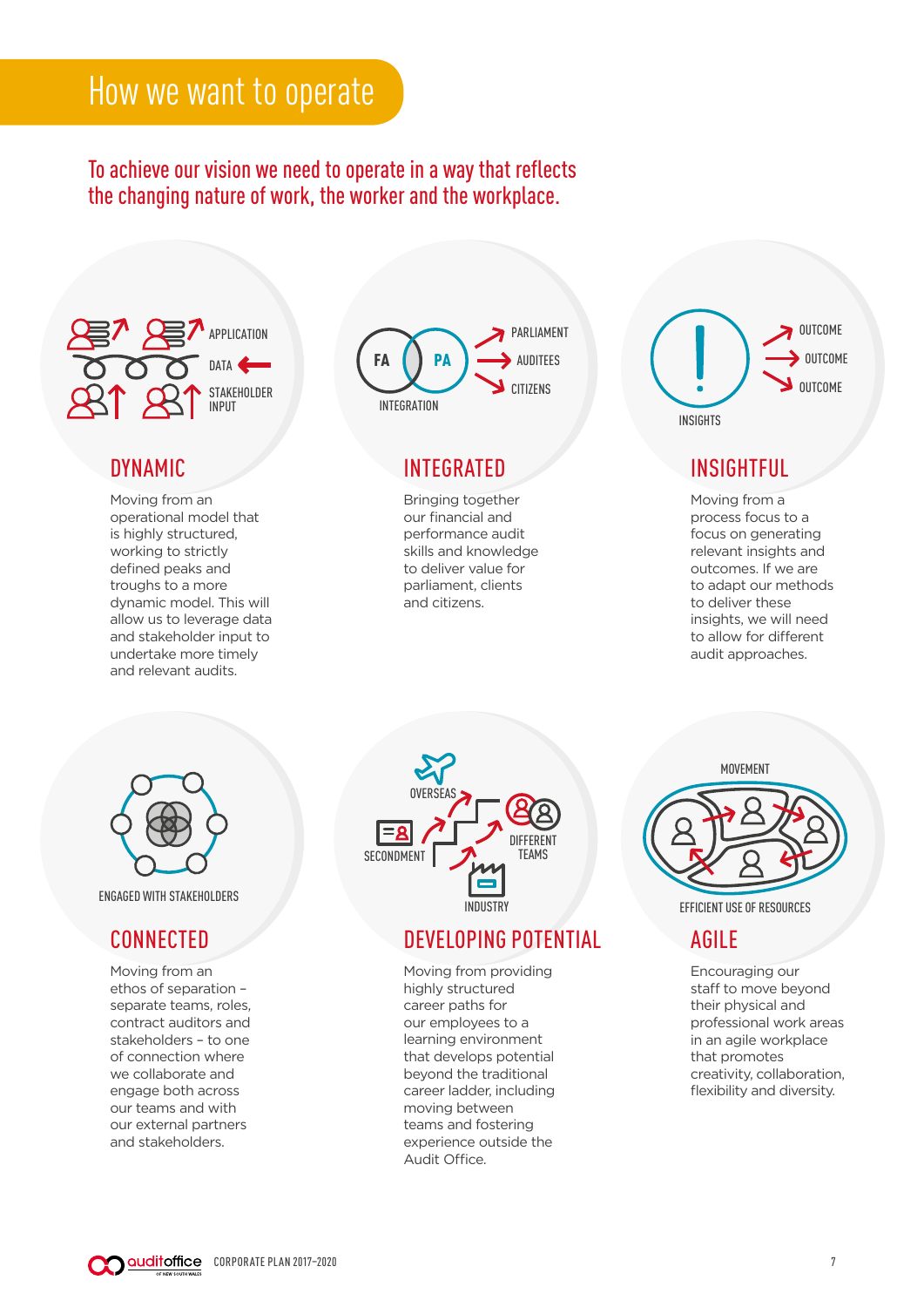# Our strategic objectives

We focus our effort and measure our success against four strategic objectives that take into account our operating environment, our strategic risks and the way we want to operate.



Our insights are trusted as independent, relevant, timely and impactful, and they make a positive contribution to government financial reporting and performance. Our partnerships with stakeholders will be responsive and value-adding.



#### PEOPLE & CULTURE

Our people are diverse, dynamic, agile and insightful and work in a collaborative and constructive environment. They are connected to each other and our stakeholders, and are developed to be leaders in their field.



#### SYSTEMS & PROCESSES

Our innovative technology, systems and processes are integrated, efficient and improve organisational performance. We have the capability and capacity to keep pace with a fast-changing world.



|  |  | <b>FINANCES</b> |
|--|--|-----------------|
|  |  |                 |

Our financial frameworks are fiscally responsible, future-focused, and ensure our sustainability.

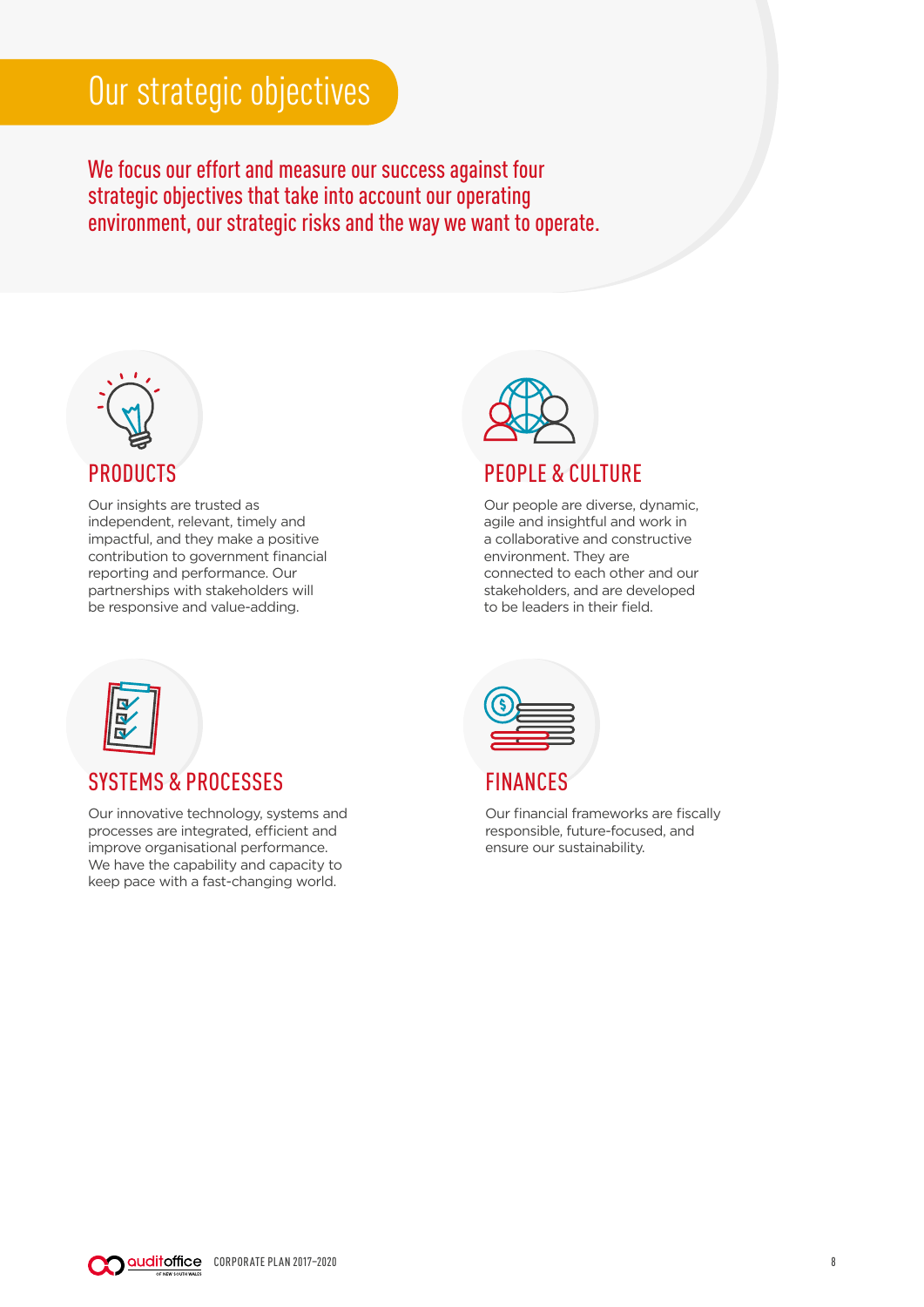We have six strategic initiatives that will help us achieve our vision and strategic objectives.



#### Influencing for Impact

The Audit Office has a strong desire to engage effectively with all our external stakeholders to ensure we deliver audits that are of a high quality and lead to improved public sector reporting and performance. Our immediate focus in this initiative is building a new, more functional website, and in the longer term, to develop an impactful stakeholder engagement strategy.

#### Local Government

The Auditor-General was appointed the auditor of local government from 2016–17. This initiative is focused on developing our capacity to deliver high quality audit services to the local government sector into the future. Key areas of focus include developing a commissioning strategy, and implementing tools to enable better engagement and information sharing with local councils.

#### Data Analytics

This initiative seeks to use data analytics to improve audit insights. We will develop a data analytics strategy that will identify and define how data will be used. A data dashboard that uses data visualisation to enhance key messages in our first local government report to parliament will provide a pilot for future development of other sector data dashboards.



#### PEOPLE & CULTURE

#### Working Better, Working Together

This initiative is focused on defining what our work will look like in the future, the capabilities we will need, and the culture and conditions we will need to create. A key focus is creating a new, modern office space that enables collaboration, integration and more agile ways of working. We will also ensure our people work in an environment of diversity and empowerment, supported by clear and focused leadership.



#### SYSTEMS & PROCESSES

#### Reporting Process

In this initiative, we will build streamlined, efficient processes that support the production of clear, concise and insightful reports. This includes developing an all-of-office reporting process and timetable, a more modern and streamlined report design, and implementing collaborative reporting tools to ensure the report production process runs more smoothly.

#### Technology and Process Innovation

Continuously improving our systems and processes is crucial to ensure our sustainability, and the efficiency and effectiveness of our work. The key areas of focus of this initiative will be the replacement of our data centre, the uplift of our cyber security, and developing a robust corporate reporting framework.

The detailed projects and activities underpinning these strategic initiatives can be found in our Future State Roadmap 2017–2020 on our website.

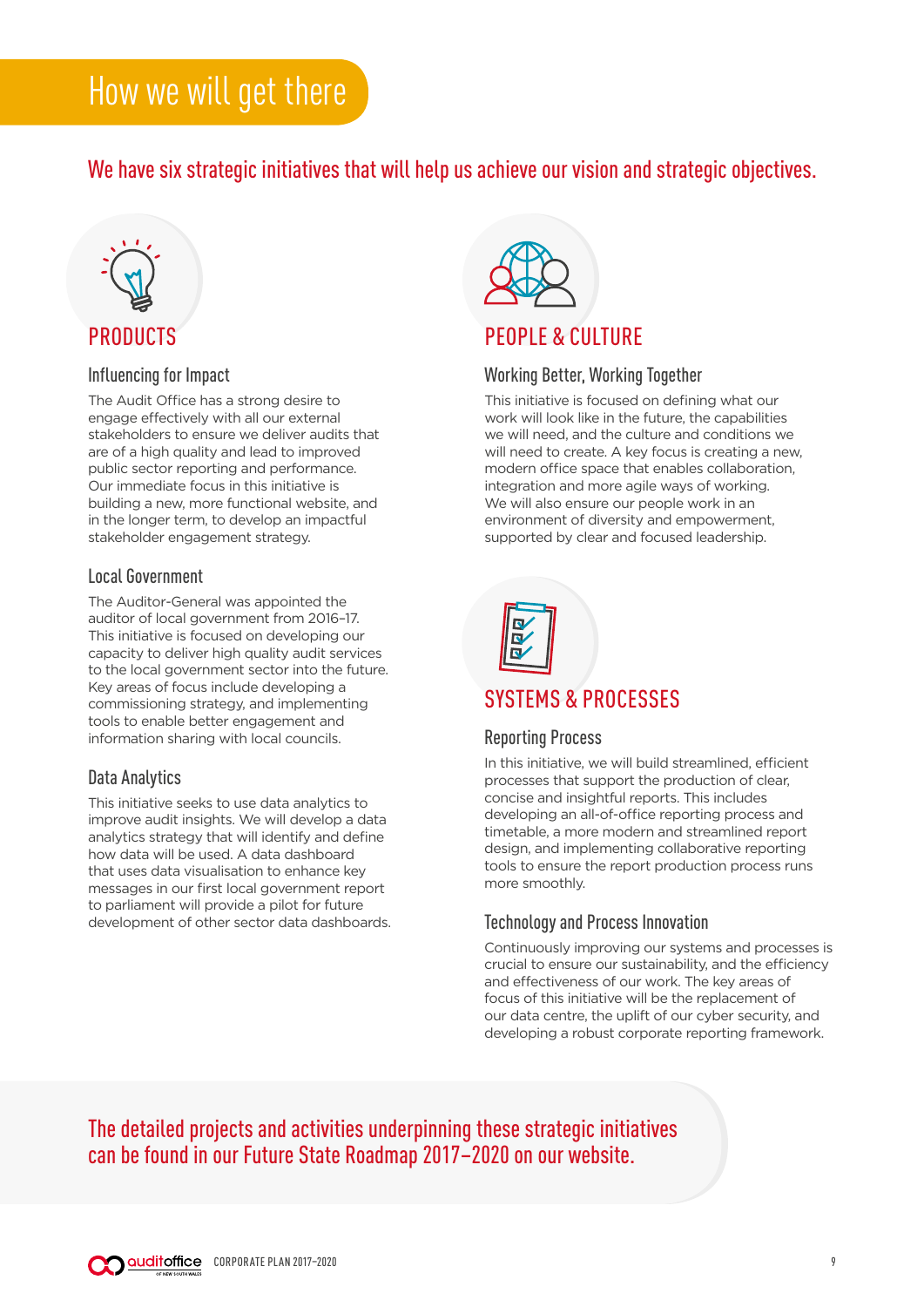# Measures of success

We regularly survey clients and benchmark against other audit offices. The key current measures of success against our strategic objectives are set out below.





Parliamentarians are satisfied with our reports and services.



Auditees believe that performance audits help them improve the performance of the audited activity.



Parliamentarians agree we operate independently from government.



Auditees value the assurance obtained from our audit of statutory financial statements.

PERFORMANCE<br>AUDITS COMPLETED

> FINANCIAL AUDITS COMPLETED

590

TOTAL ASSURANCE ENGAGEMENTS 1,315





#### We meet or do better than our budgeted result for the year.

We generate a net cash inflow from our operating activities.

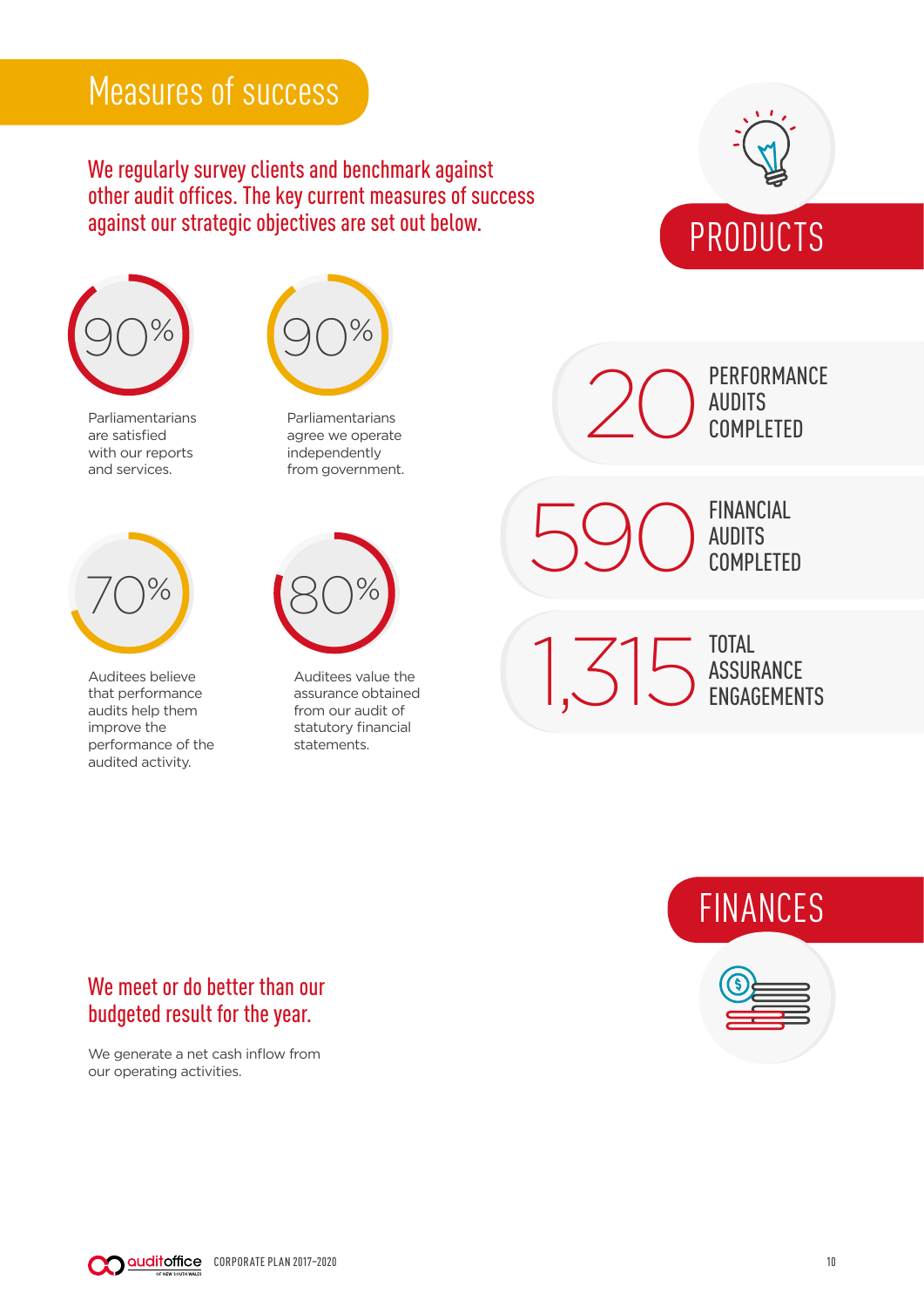# Measures of success



Employee satisfaction.



Employee engagement.







PEOPLE & CULTURE

# SYSTEMS & PROCESSES



Audit staff available hours charged to audit.



Financial audits are completed within 10 weeks of receiving financial reports.



Audits conclusions are supportable as per Independent Quality Assurance Program.



 $\%$ 

# FINANCIAL AUDITS ARE<br>REPORTED TO PARLIAMENT WITHIN SIX MONTHS OF YEAR END